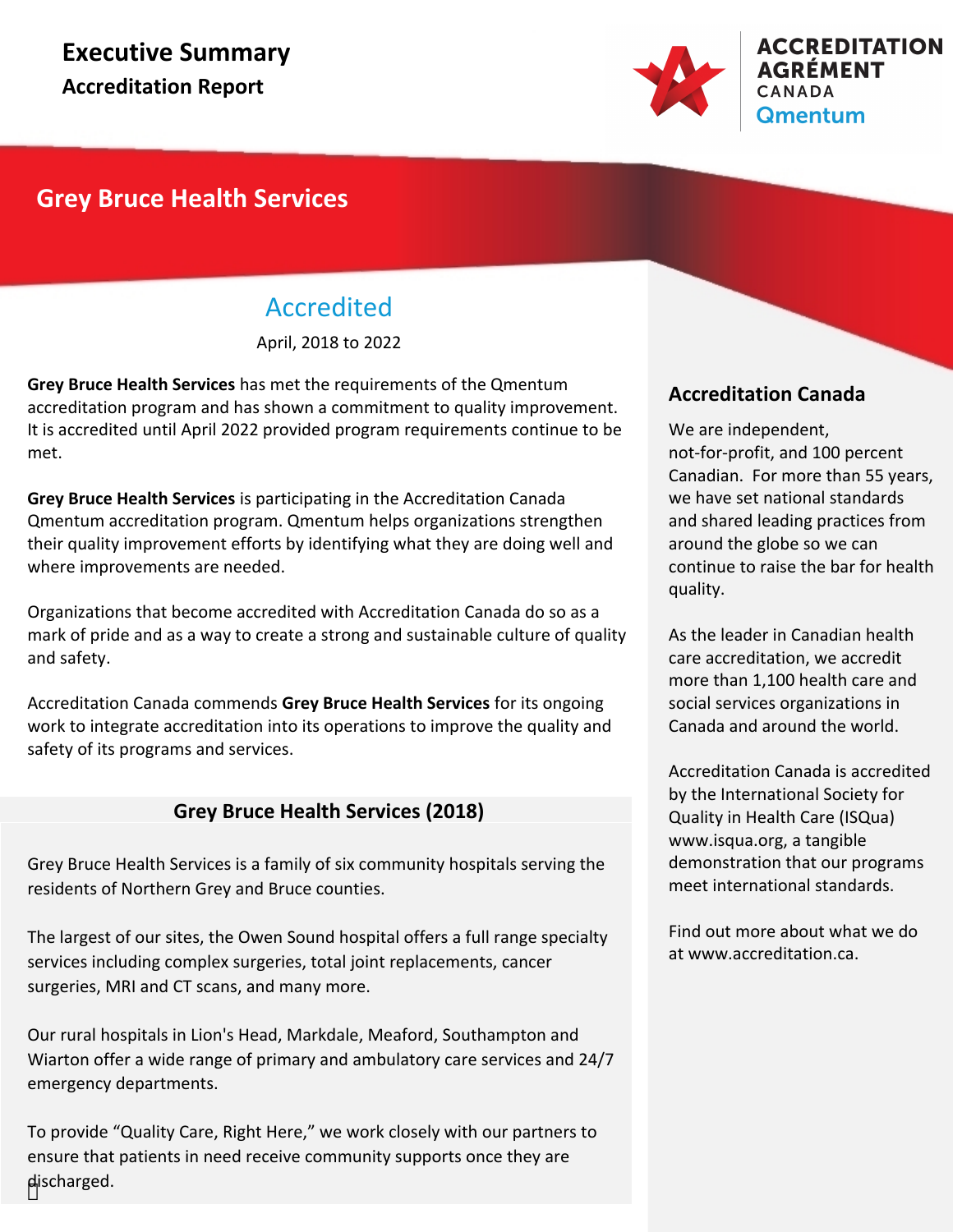## **Demonstrating a commitment to quality and safety**

Accreditation is an ongoing process of evaluating and recognizing a program or service as meeting established standards. It is a powerful tool for quality improvement. As a roadmap to quality, Accreditation Canada's Qmentum accreditation program provides evidence-informed standards, tools, resources, and guidance to health care and social services organizations on their journey to excellence.

As part of the program, most organizations conduct an extensive self-assessment to determine the extent to which they are meeting the Accreditation Canada standards and make changes to areas that need improvement. Every four years, Accreditation Canada surveyors, who are health care professionals from accredited organizations, visit the organization and conduct an on-site survey. After the survey, an accreditation decision is issued and the ongoing cycle of assessment and improvement continues.

This Executive Summary highlights some of the key achievements, strengths, and opportunities for improvement that were identified during the on-site survey at the organization. Detailed results are found in the organization's Accreditation Report.

#### **On-site survey dates**

April 15, 2018 to April 20, 2018

#### **Locations surveyed**

- · **6** locations were assessed by the surveyor team during the on-site survey. Locations and sites visited were identified by considering risk factors such as the complexity of the organization, the scope of services at various sites, high or low volume sites, patient flow, geographical location, issues or concerns that may have arisen during the accreditation cycle, and results from previous on-site surveys. As a rule, sites that were not surveyed during one accreditation cycle become priorities for survey in the next.
- · All sites and services are deemed **Accredited** as of the date of this report.

See **Appendix A** for a list of the locations that were surveyed.

#### **Standards used in the assessment**

· **16 sets of standards** were used in the assessment.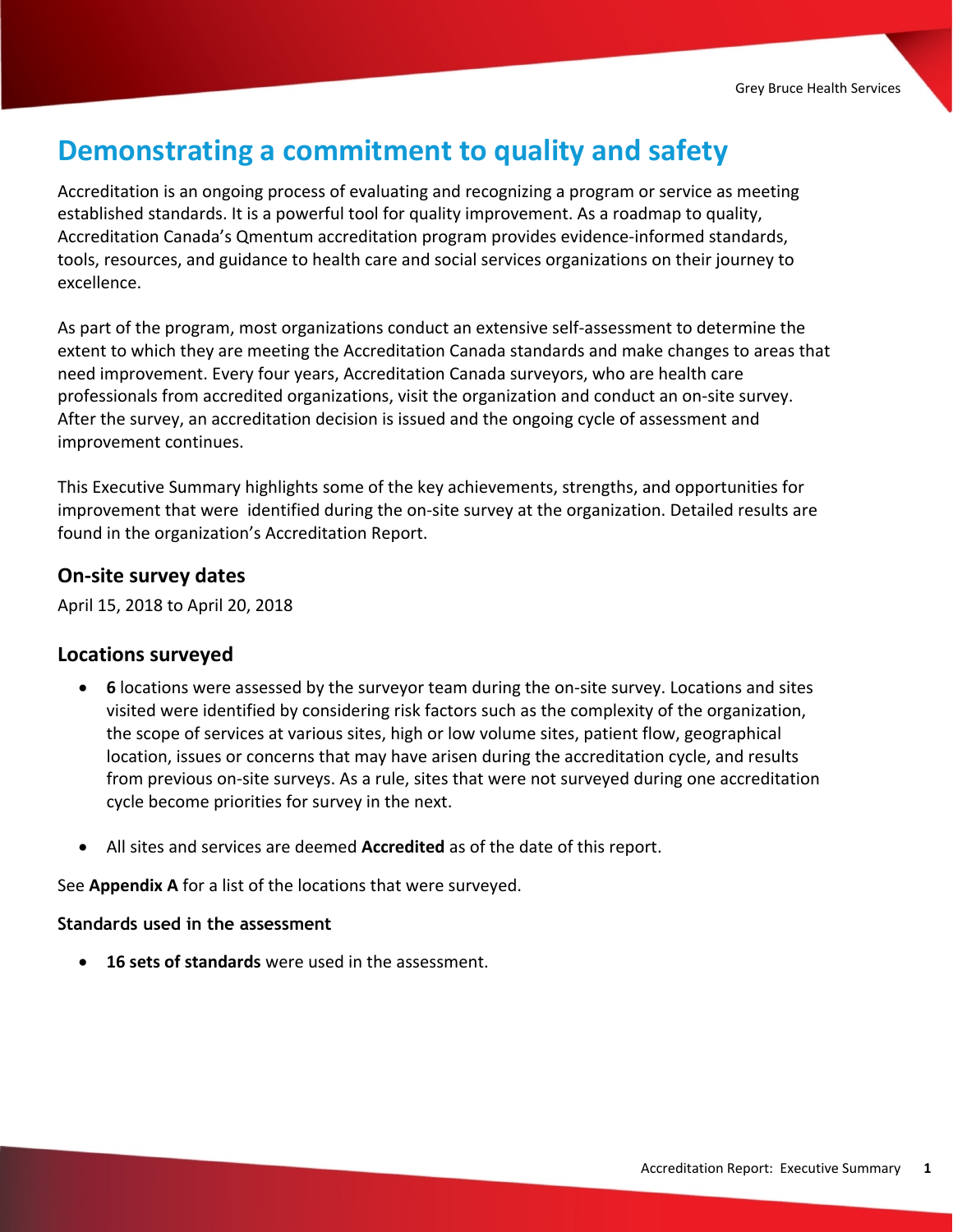## **Summary of surveyor team observations**

*These surveyor observations appear in both the Executive Summary and the Accreditation Report.*

During the on-site survey, the surveyor team undertook a number of activities to determine the extent to which the organization met the accreditation program requirements. They observed the care that was provided; talked to staff, clients, families and others; reviewed documents and files; and recorded the results.

This process, known as a tracer, helped the surveyors follow a client's path through the organization. It gives them a clear picture of how service is delivered at any given point in the process.

The following is a summary of the surveyor team's overall observations.

\*\*\*

Grey Bruce Health Services exists to provide quality health care to the residents of Grey and Bruce counties and to the many visitors who travel to the region.

Grey Bruce Health Services is a multi-site health service organization that operates six hospitals in the Grey Bruce region. The regional hospital in Owen Sound is the largest of the sites, and offers a full range of specialty services, including complex surgeries, total joint replacements, cancer surgeries, and MRI and CT diagnostic services. The rural hospitals in Lion's Head, Markdale, Meaford, Southampton, and Wiarton offer a wide range of primary and ambulatory care services and all have 24/7 emergency departments. The six hospitals have 100,000 patient visits per year.

Grey Bruce Health Services renewed its strategic plan in 2016. This five-year plan seeks to anticipate and embrace change, find innovative and collaborative ways to use available resources wisely, and add greater value to the patient experience while exceeding ever-higher expectations for quality outcomes. Input from peers, stakeholders, staff, physicians, community, and patients was sought to inform decision making regarding the future direction of the organization.

The organization is guided by a refreshed mission, vision, and values.

- Mission: Quality Health Care, Right Here
- Vision: Exceptional Care. Strong Partnerships. Healthy Communities
- The core values are "We CARE: Collaboration, Accountability, Respect, Excellence" and "We LEAD: Lead by example, Empower, Achieve results, Develop others."

• The directions for the future are "to achieve the best outcomes, create positive experiences, secure our future, and inspire passion in our people."

An operational plan that details how the organization will accomplish the goals and objectives to support the strategic priorities has been developed and highlights key actions, accountabilities, and timelines.

Staff at the hospital appear to be compassionate, professional, and committed to providing patient-

program/unit. The organization maintains a wide range of services for its communities. Many of the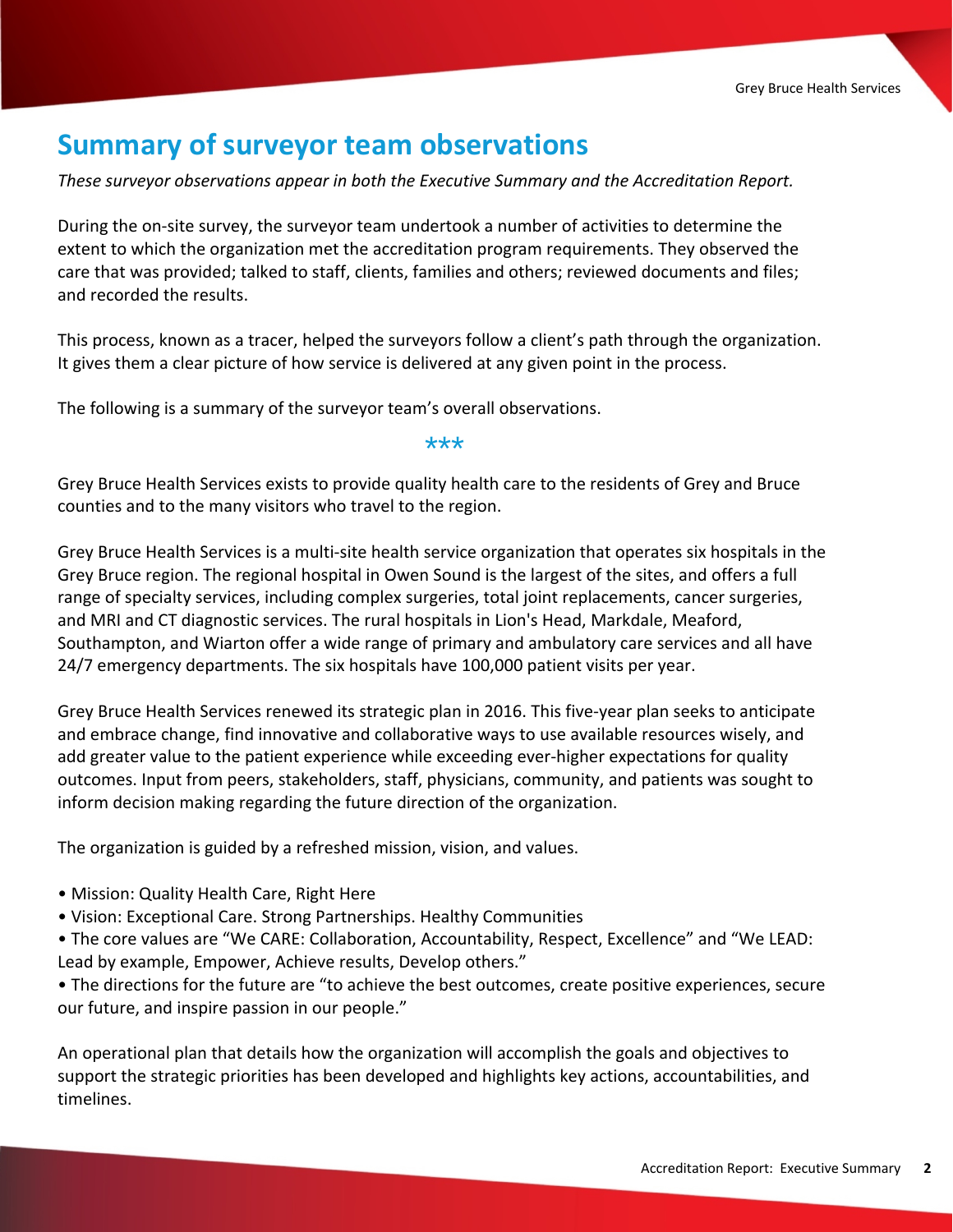Staff at the hospital appear to be compassionate, professional, and committed to providing patientand family-focused care. All levels of staff appear to be engaged with and proud of their program/unit. The organization maintains a wide range of services for its communities. Many of the services are supported by one person or a small group of dedicated staff. As with other small hospitals, there is organizational risk with this type of situation.

There is open and transparent communication with community partners and this facilitates the care that is provided to the patients. The leadership team has implemented various methods to facilitate the sharing of information with team members, including newsletters, e-mails, coffee talks, and SharePoint. Management is committed to open and transparent communication.

As with most health care facilities, significant capital investment is required to upgrade the buildings and facilities to ensure business continuity and meet care delivery standards. Similarly, the organization will need to continue planning for ongoing medical equipment investments. The organization will also need take into account that reprocessing standards are being strengthened and consider its approach to reprocessing so as to mitigate risk and ensure safe and quality care for patients. As such, building and facility planning will need to include focused discussion about reprocessing requirements.

Moving to a fully electronic health record will improve efficiency and reduce the risks associated with a hybrid chart. It was reported that the Grey Bruce Cerner hospitals require major upgrades. Developing a robust IT plan to guide the transition to electronic records will help position the organization for success. Similarly, it is encouraged to continue to pursue the transition from paper records and documents to electronic records. Staff report that policies and procedures are available in paper and electronic formats. It is suggested that a process be implemented to ensure that only the current and official version is accessible to staff.

Discussions with community partners and agencies indicate a strong, collaborative, and respectful working relationship with all levels of the organization. Grey Bruce Health Services is viewed as "core to the community" and the cornerstone for future sustainability. During the stakeholder meeting, a participant shared that "The health of the hospital is the health of the community." In general, community partners are looking to be involved with the hospitals. Community partners identified transportation, orphan patients, access to mental health, and access to primary rather than emergency care as priorities.

Patients report that they are very satisfied with the care they receive. Interviews with patients and/or family members across the services highlight their gratitude and appreciation for the respect and compassion shown by all involved in providing service and care. Many patients and families report that they are very satisfied with the care they receive, treated with respect, and invited to participate in their care. They see opportunities for improvement in the areas of discharge planning, parking, and the transfer of information between members of the health care team and between the health care team and the patient and their family. The organization has achieved Baby Friendly designation and is a Senior Friendly hospital.

compassionate in the delivery of care and services. Staff have a knowledge of ethics, emergency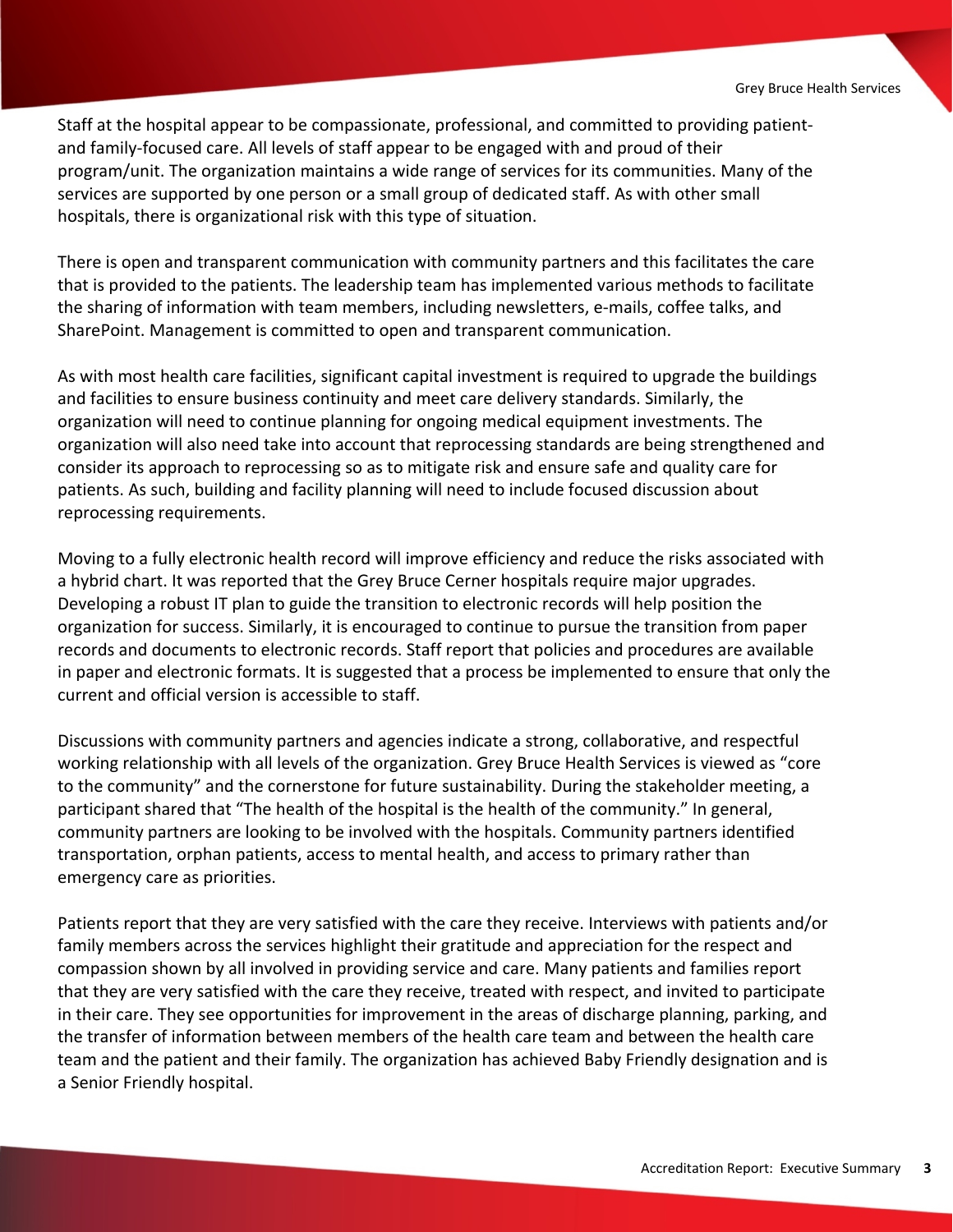management approach to mitigate and manage risk is in place. The organization participates in the management approach to mitigate and manage risk is in place. The organization participates in the HIROC risk assessment/risk register program. Staff members appear engaged, knowledgeable, and HIROC risk assessment/risk register program. Staff members appear engaged, knowledgeable, and compassionate in the delivery of care and services. Staff have a knowledge of ethics, emergency compassionate in the delivery of care and services. Staff have a knowledge of ethics, emergency preparedness, and quality initiatives as well as policies and procedures. The organization is preparedness, and quality initiatives as well as policies and procedures. The organization is encouraged to further pursue processes to systematically integrate evidence-based tools into encouraged to further pursue processes to systematically integrate evidence-based tools into practice. practice. An integrated quality improvement plan has been developed and implemented. An integrated risk

The organization identified concerns regarding the ongoing recruitment and retention of physicians The organization identified concerns regarding the ongoing recruitment and retention of physicians and health care professionals in speciality areas. Other challenges identified by the organization and health care professionals in speciality areas. Other challenges identified by the organization include ongoing fiscal realities, high mental health needs, aging population, and corporate bed include ongoing fiscal realities, high mental health needs, aging population, and corporate bed utilization. utilization.

The organization is well supported by a committed board, engaged staff, and compassionate medical The organization is well supported by a committed board, engaged staff, and compassionate medical staff. Staff communicate and model the values across the organization. There is a sense of community staff. Staff communicate and model the values across the organization. There is a sense of community and collaboration. Patients feel well cared for by the staff and appreciate the compassion, empathy, and collaboration. Patients feel well cared for by the staff and appreciate the compassion, empathy, and care they receive. and care they receive.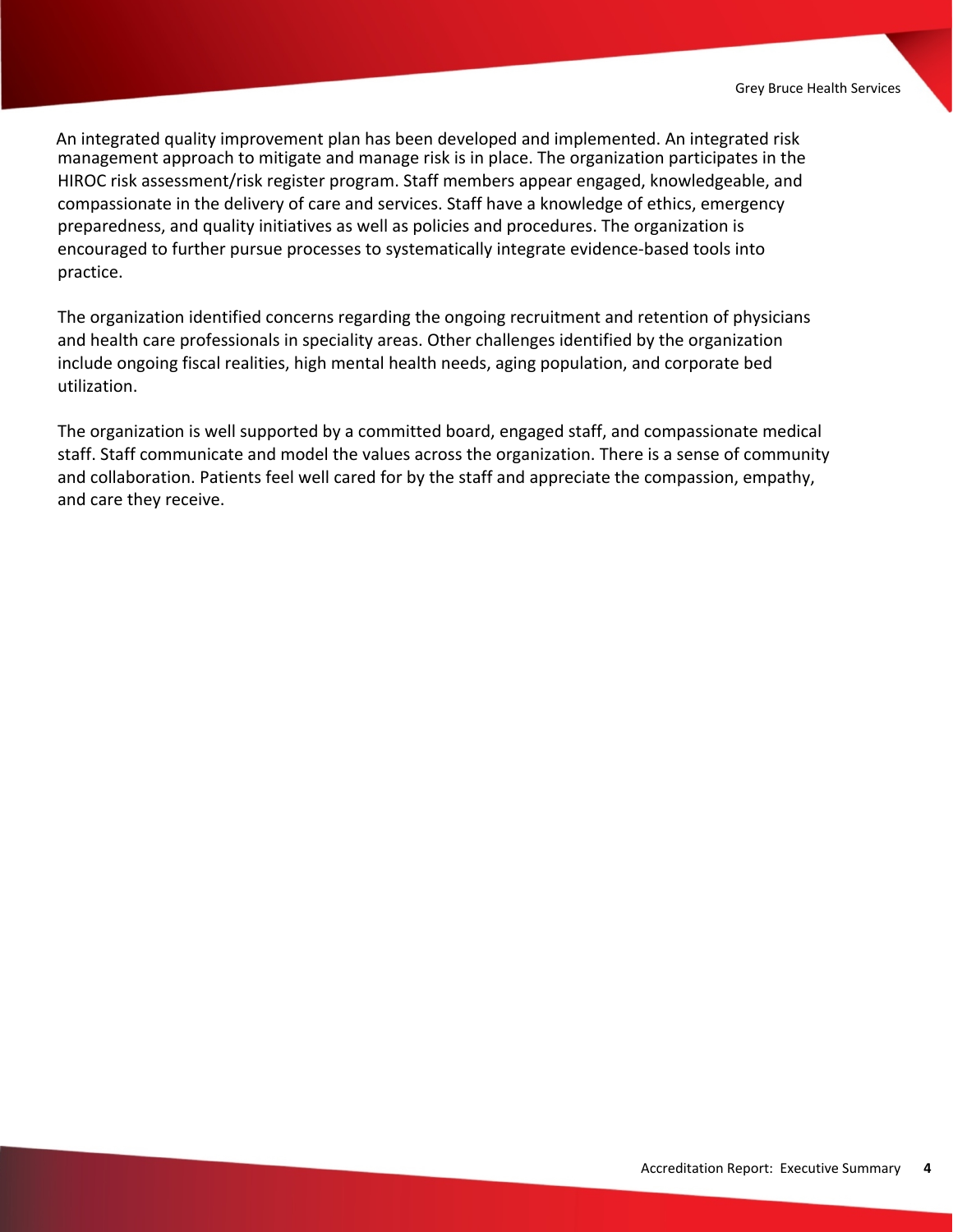# **Overview: Quality dimensions results**

Accreditation Canada uses eight dimensions that all play a part in providing safe, high quality health care.

These dimensions are the basis for the standards, and each criteria in the standards is tied to one of the quality dimensions.

The quality dimensions are:

|            | <b>Accessibility:</b>           | Give me timely and equitable services                   |
|------------|---------------------------------|---------------------------------------------------------|
|            | Appropriateness:                | Do the right thing to achieve the best results          |
|            | <b>Client-centred Services:</b> | Partner with me and my family in our care               |
|            | Continuity:                     | Coordinate my care across the continuum                 |
|            | <b>Efficiency:</b>              | Make the best use of resources                          |
| <b>THT</b> | <b>Population Focus:</b>        | Work with my community to anticipate and meet our needs |
| Ĥ          | Safety:                         | Keep me safe                                            |
| 6          | <b>Worklife:</b>                | Take care of those who take care of me                  |

Taken together, the dimensions create a picture of what a high quality health care program or service "looks like." It is easy to access, focused on the client or patient, safe, efficient, effective, coordinated, reflective of community needs, and supportive of wellness and worklife balance.

This chart shows the percentage of criteria that the organization met for each quality dimension.



### **Quality Dimensions: Percentage of criteria met**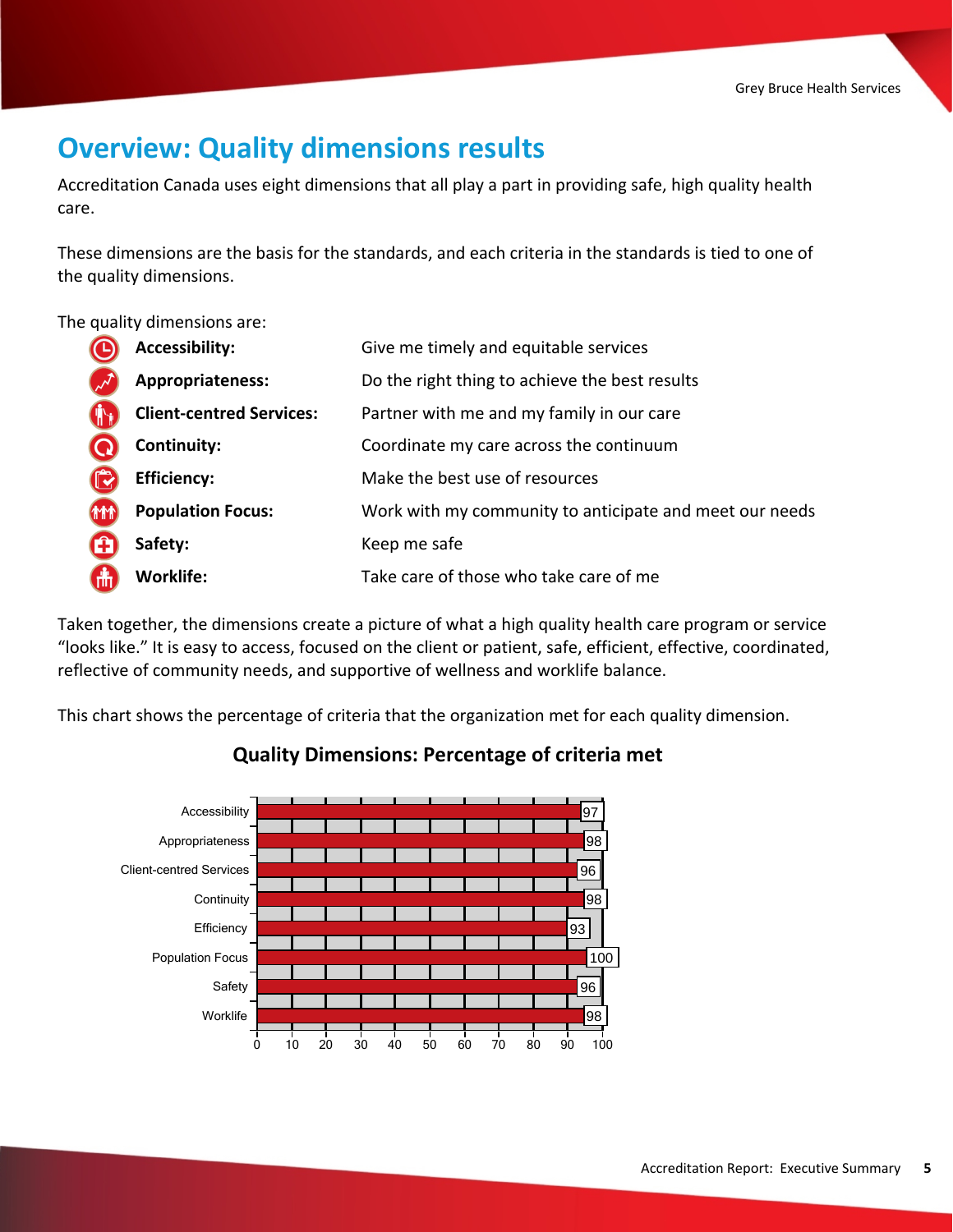## **Overview: Standards results**

All of the standards make a difference to health care quality and safety. A set of standards includes criteria and guidelines that show what is necessary to provide high quality care and service.

Some criteria—specifically those related to safety, ethics, risk management, or quality improvement are considered high priority and carry more weight in determining the accreditation decision.

This chart shows the percentage of high priority criteria and the percentage of all criteria that the organization met in each set of standards.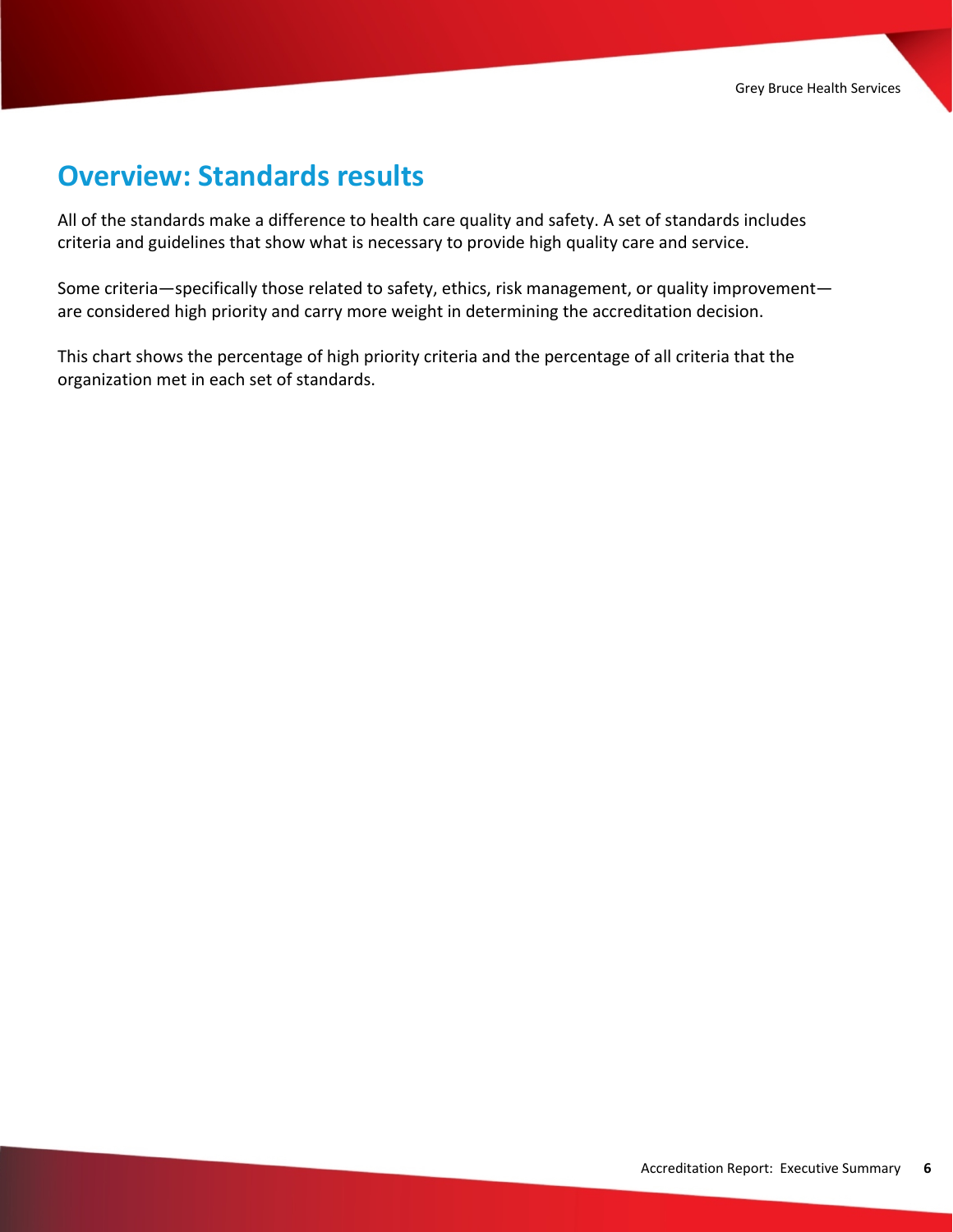

### **Standards: Percentage of criteria met**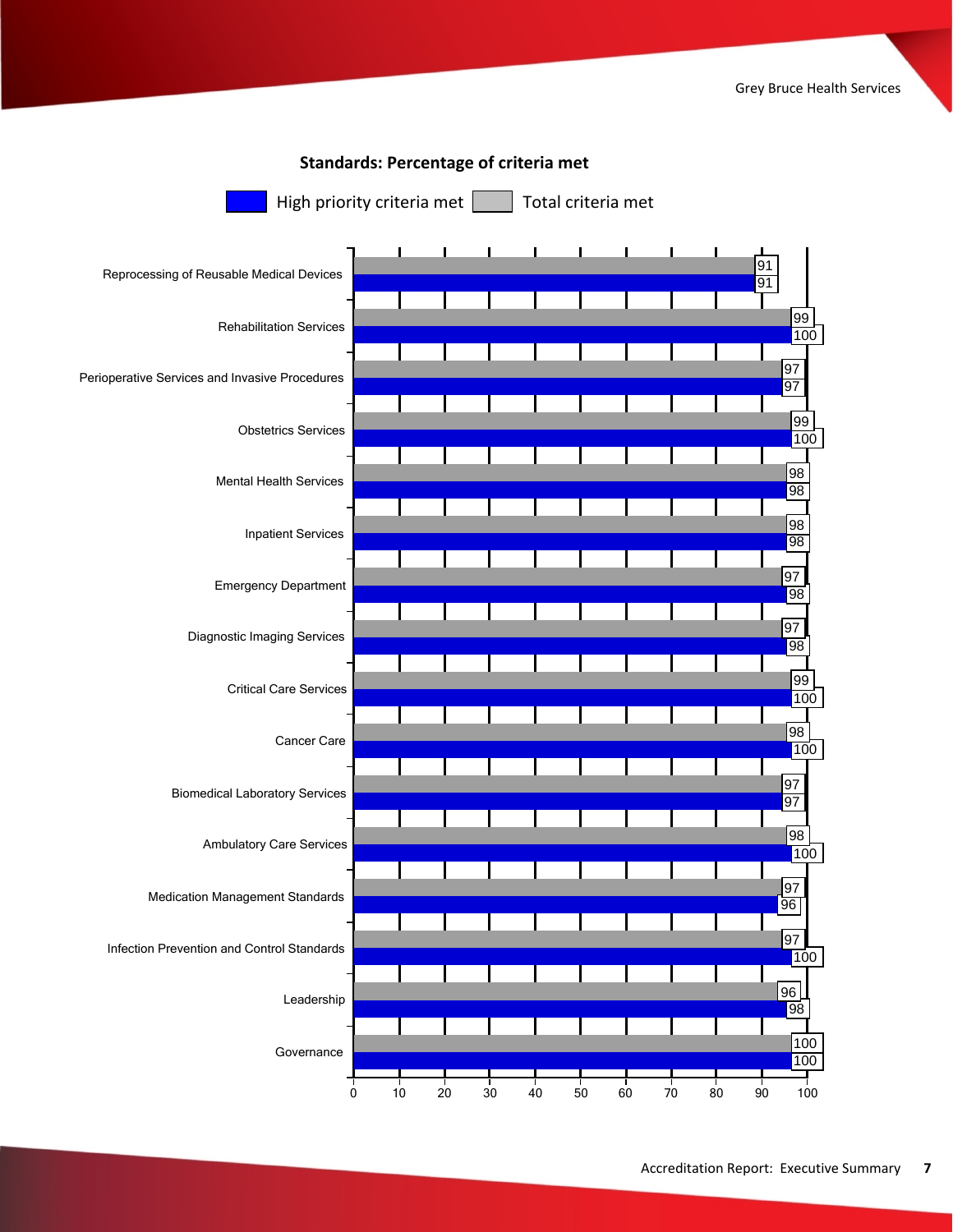## **Overview: Required Organizational Practices results**

Accreditation Canada defines a Required Organizational Practice (ROP) as an essential practice that must be in place for client safety and to minimize risk. ROPs are part of the standards. Each one has detailed tests for compliance that the organization must meet if it is to meet the ROP.

ROPs are always high priority and it is difficult to achieve accreditation without meeting most of the applicable ROPs. To highlight the importance of the ROPs and their role in promoting quality and safety, Accreditation Canada produces the Canadian Health Accreditation Report each year. It analyzes how select ROPs are being met across the country.

ROPS are categorized into six safety areas, each with its own goal:

See **Appendix B** for a list of the ROPs in each goal area.

- · **Safety culture**: Create a culture of safety within the organization
- · **Communication**: Improve the effectiveness and coordination of communication among care and service providers and with the recipients of care and service across the continuum
- · **Medication use**: Ensure the safe use of high-risk medications
- · **Worklife/workforce**: Create a worklife and physical environment that supports the safe delivery of care and service
- · **Infection control**: Reduce the risk of health care-associated infections and their impact across the continuum of care/service
- · **Risk assessment**: Identify safety risks inherent in the client population

Risk Assessment Infection Control Worklife/Workforce Medication Use Communication Safety Culture 0 10 20 30 40 50 60 70 80 90 100 96 98

#### **ROP Goal Areas: Percentage of tests for compliance met**

100

100

100

100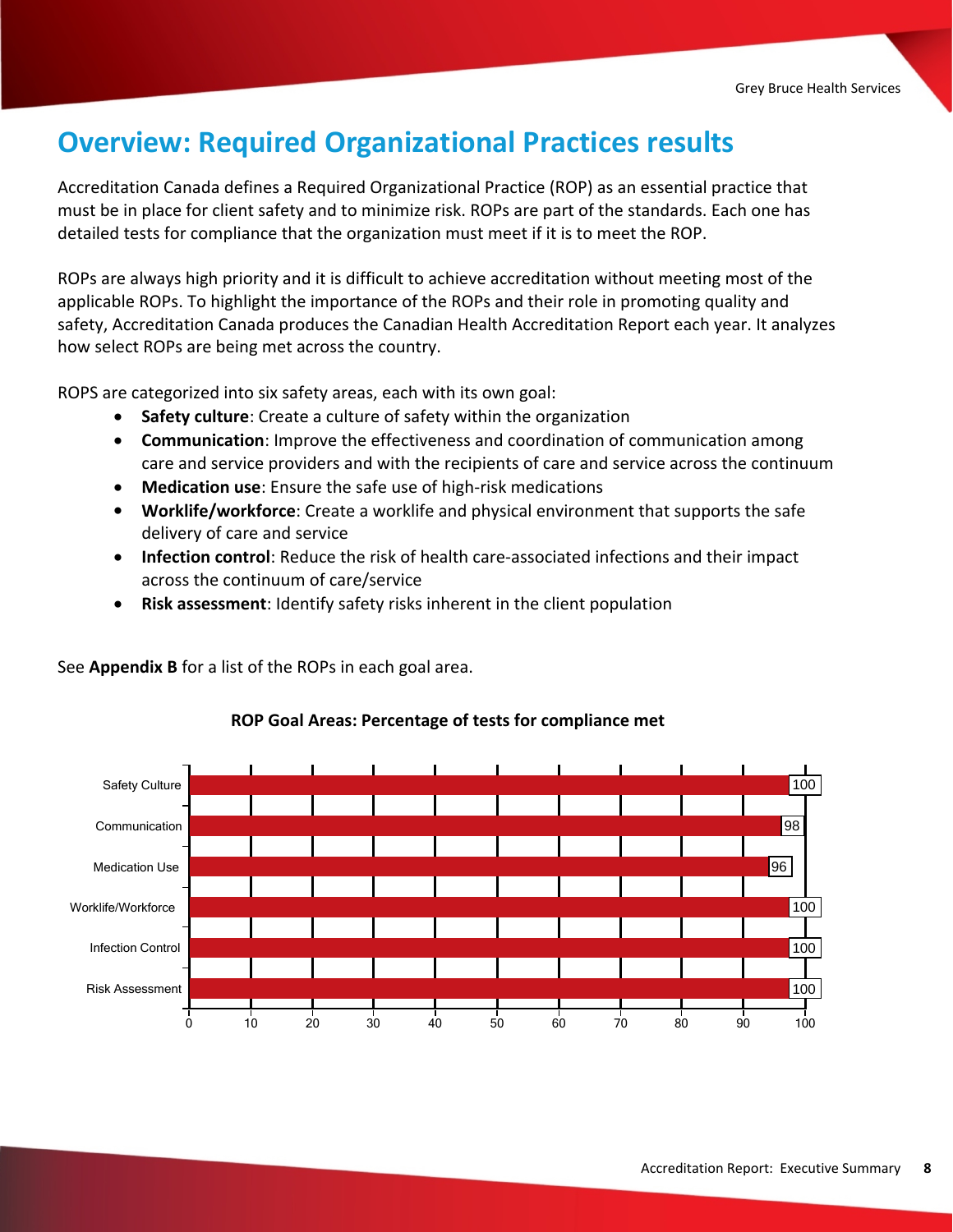# **The quality improvement journey**

The Qmentum accreditation program is a four-year cycle of assessment and improvement, where organizations work to meet the standards and raise the quality of their services. Qmentum helps them assess all aspects of their operations, from board and leadership, to care and services, to infrastructure.

The program identifies and rewards quality and innovation. The time and resources an organization invests in accreditation pay off in terms of better care, safer clients, and stronger teamwork. Accreditation also helps organizations be more efficient and gives them structured methods to report on their activities and what they are doing to improve quality.

In the end, all Canadians benefit from safer and higher quality health services as a result of the commitment that so many organizations across the country have made to the accreditation process.



#### **Qmentum: A four-year cycle of quality improvement**

As **Grey Bruce Health Services** continues its quality improvement journey, it will conduct an in-depth review of the accreditation results and findings. Then a new cycle of improvement will begin as it incorporates any outstanding issues into its overall quality improvement plan, further strengthening its efforts to build a robust and widespread culture of quality and safety within its walls.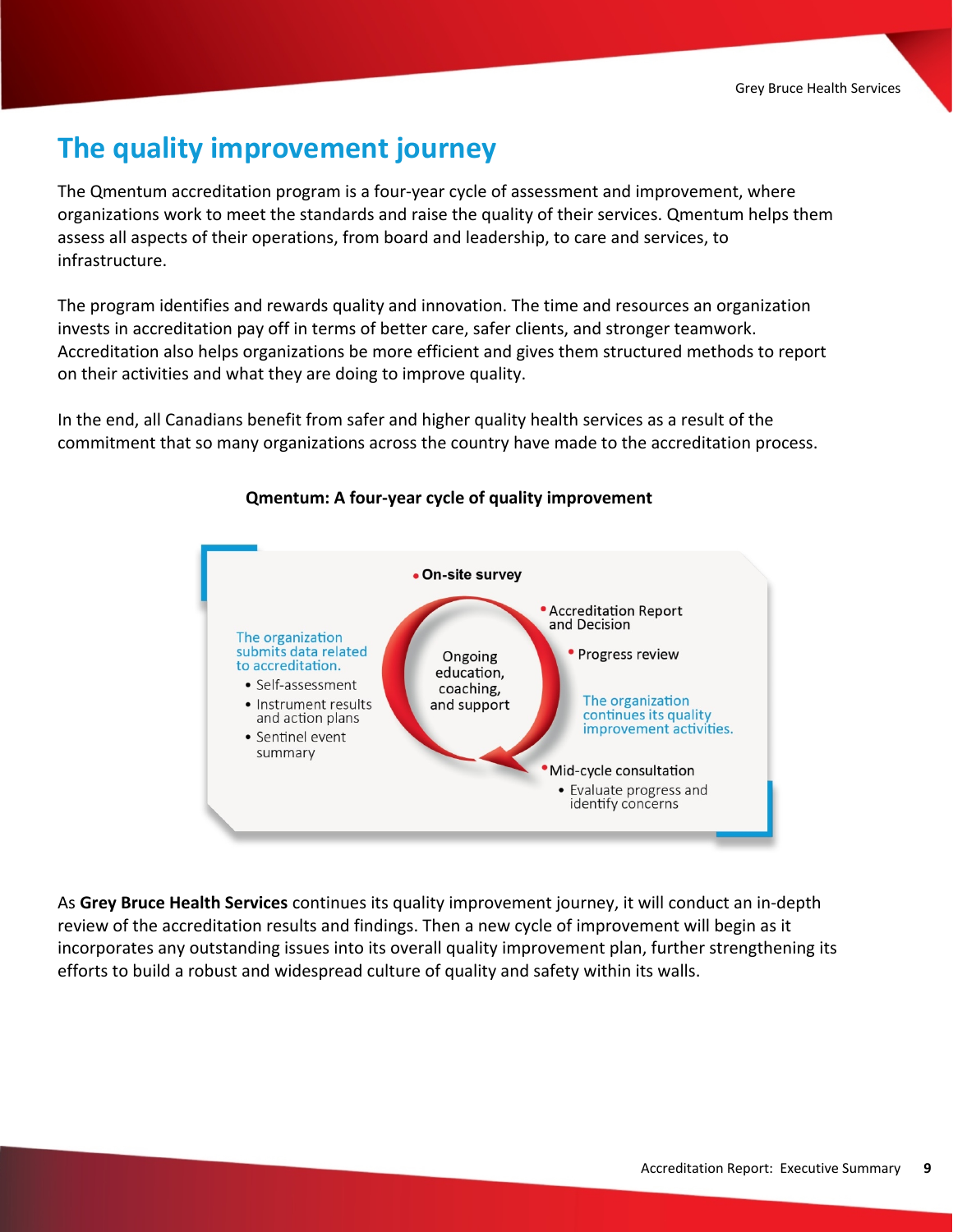Grey Bruce Health Services

# **Appendix A: Locations surveyed**

- Lion's Head Hospital
- Markdale Hospital
- Meaford Hospital
- Owen Sound Hospital
- Southampton Hospital
- Wiarton Hospital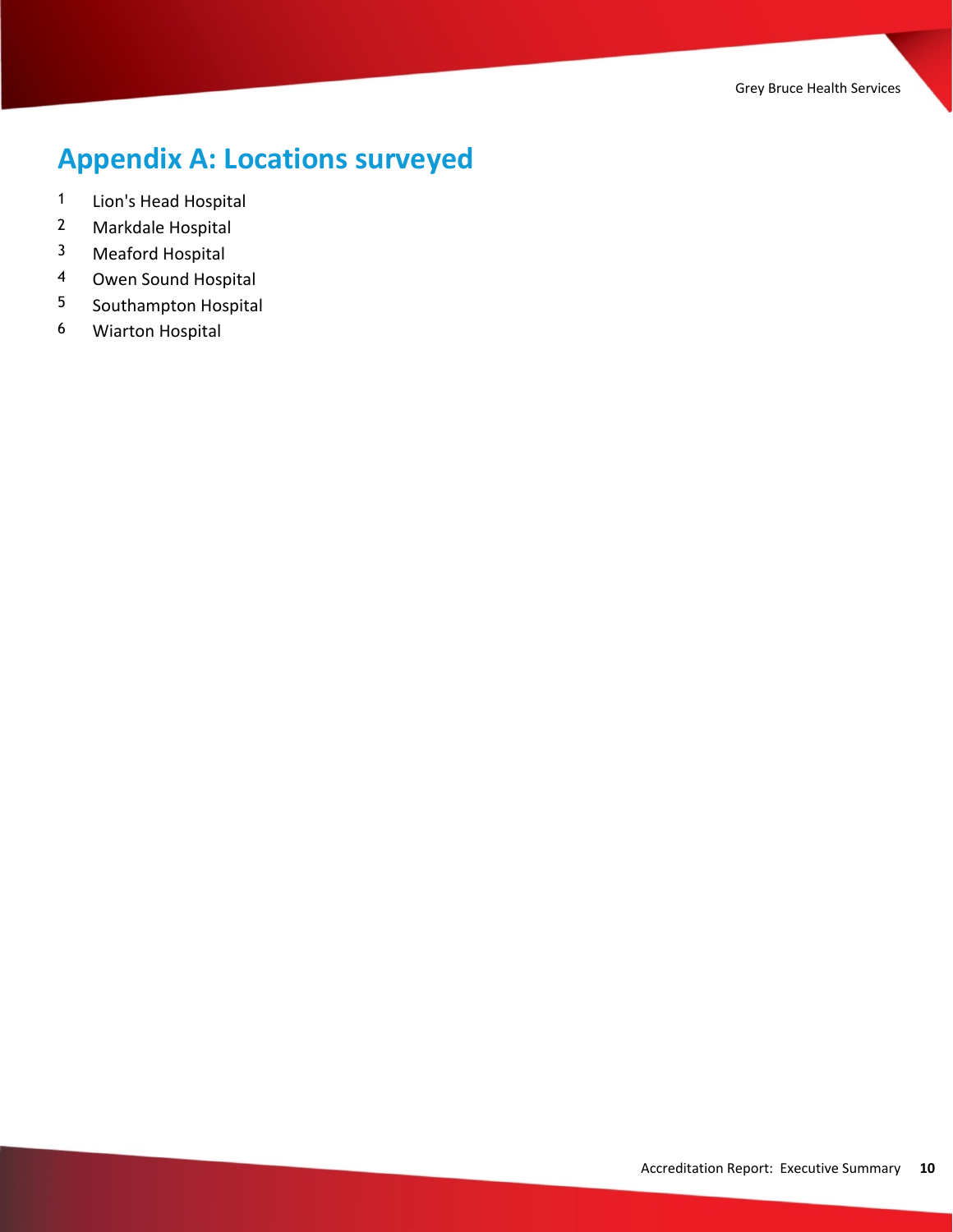### **Appendix B**

Safety Culture

# **Required Organizational Practices**

• Accountability for Quality

Communication • Client Identification • Information transfer at care transitions • Medication reconciliation as a strategic priority • Medication reconciliation at care transitions • Safe Surgery Checklist • The "Do Not Use" list of abbreviations Medication Use • Antimicrobial Stewardship • Concentrated Electrolytes • Heparin Safety • High-Alert Medications • Infusion Pumps Training • Narcotics Safety Worklife/Workforce • Client Flow • Patient safety plan • Patient safety: education and training • Preventive Maintenance Program • Workplace Violence Prevention Infection Control • Hand-Hygiene Compliance • Hand-Hygiene Education and Training • Infection Rates • Patient safety incident disclosure • Patient safety incident management • Patient safety quarterly reports